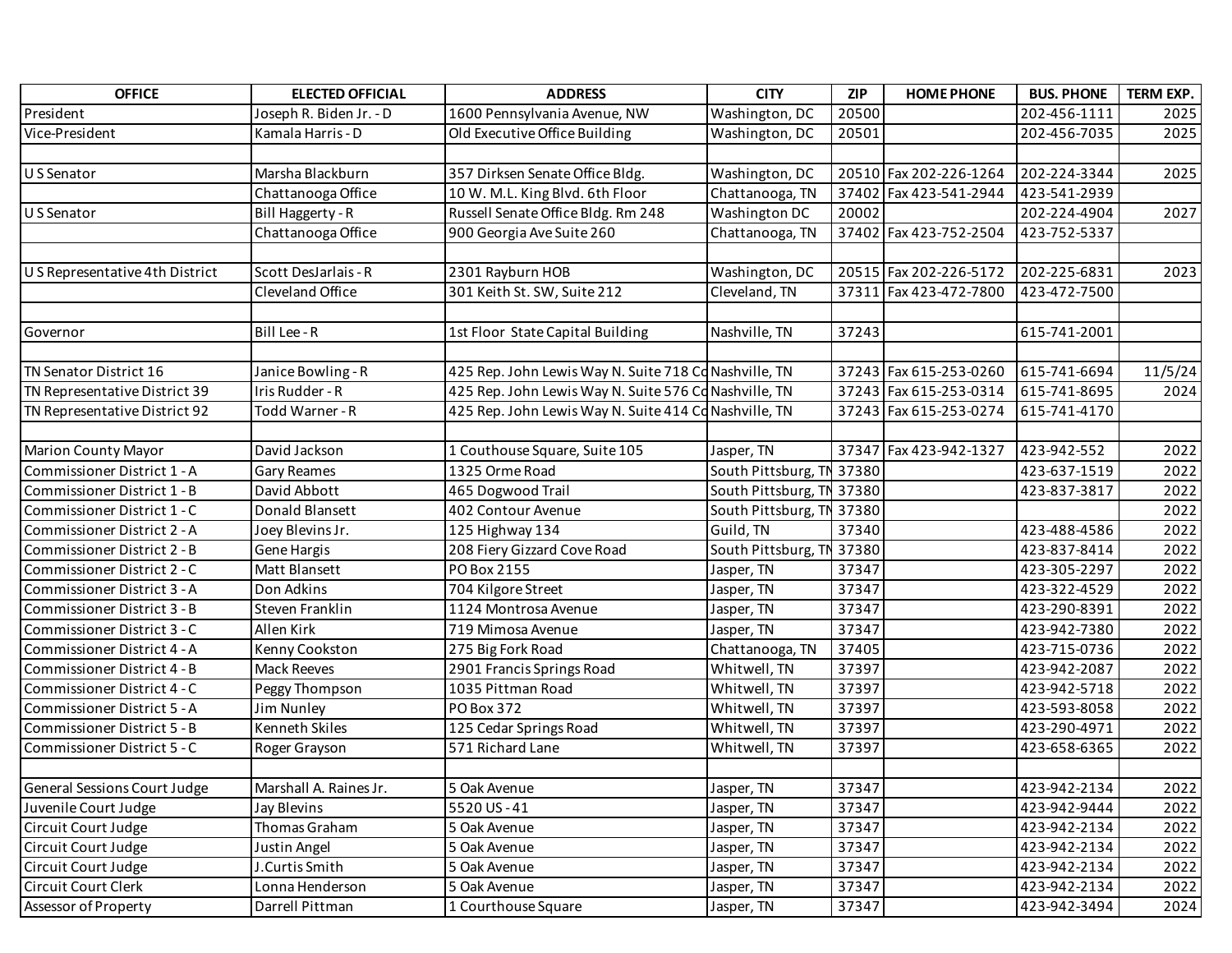| Marion County Clerk & Master<br>Paige Mashburn<br>37347<br>423-942-2601<br>1 Courthouse Square<br>Jasper, TN<br>Debbie Pittman<br>37347<br>423-942-2573<br>Register of Deeds<br>1 Courthouse Square<br>Jasper, TN<br>Road Superintendent<br>423-942-2581<br>Jim Hawk<br>513 E. Valley Road<br>37347<br>Jasper, TN<br>Diane Massengale<br>37347<br>1 Courthouse Square<br>423-942-2681<br>Trustee<br>Jasper, TN<br>Attorney General District 12<br>3751 Main Street<br>37347 Fax 423-942-5670<br>423-942-5289<br>Mike Taylor<br>Jasper, TN<br>PO Box 1058<br>37347<br>Jasper, TN<br>Sheriff<br>Ronnie "Bo" Burnette<br>5 Oak Avenue<br>37347<br>423-942-2525<br>Jasper, TN<br>South Pittsburg, TN 37380<br>Donna Blansett<br><b>PO Box 102</b><br>423-837-6416<br>School Board District 1<br>Nathan Billingsley<br>423-837-7114<br><b>School Board District 2</b><br>180 Virgil Thomas Drive<br>Jasper, TN<br>37347<br>37347<br><b>School Board District 3</b><br>1018 Frances Avenue<br>423-942-4101<br><b>Ryan Phillips</b><br>Jasper, TN<br>37397<br>423-658-2436<br><b>School Board District 4</b><br><b>Bo Nunley</b><br>1150 Tanya Drive<br>Whitwell, TN<br>School Board District 5<br>307 East Kansas Avenue<br>Whitwell, TN<br>37397<br>423-658-2385<br>Linda Hooper | <b>Marion County Clerk</b> | Dwight Minter | 24 Courthouse Square #101 | Jasper, TN                | 37347 | 423-942-2515 | 2022 |
|-----------------------------------------------------------------------------------------------------------------------------------------------------------------------------------------------------------------------------------------------------------------------------------------------------------------------------------------------------------------------------------------------------------------------------------------------------------------------------------------------------------------------------------------------------------------------------------------------------------------------------------------------------------------------------------------------------------------------------------------------------------------------------------------------------------------------------------------------------------------------------------------------------------------------------------------------------------------------------------------------------------------------------------------------------------------------------------------------------------------------------------------------------------------------------------------------------------------------------------------------------------------------------|----------------------------|---------------|---------------------------|---------------------------|-------|--------------|------|
|                                                                                                                                                                                                                                                                                                                                                                                                                                                                                                                                                                                                                                                                                                                                                                                                                                                                                                                                                                                                                                                                                                                                                                                                                                                                             |                            |               |                           |                           |       |              |      |
|                                                                                                                                                                                                                                                                                                                                                                                                                                                                                                                                                                                                                                                                                                                                                                                                                                                                                                                                                                                                                                                                                                                                                                                                                                                                             |                            |               |                           |                           |       |              | 2022 |
|                                                                                                                                                                                                                                                                                                                                                                                                                                                                                                                                                                                                                                                                                                                                                                                                                                                                                                                                                                                                                                                                                                                                                                                                                                                                             |                            |               |                           |                           |       |              | 2024 |
|                                                                                                                                                                                                                                                                                                                                                                                                                                                                                                                                                                                                                                                                                                                                                                                                                                                                                                                                                                                                                                                                                                                                                                                                                                                                             |                            |               |                           |                           |       |              | 2022 |
|                                                                                                                                                                                                                                                                                                                                                                                                                                                                                                                                                                                                                                                                                                                                                                                                                                                                                                                                                                                                                                                                                                                                                                                                                                                                             |                            |               |                           |                           |       |              |      |
|                                                                                                                                                                                                                                                                                                                                                                                                                                                                                                                                                                                                                                                                                                                                                                                                                                                                                                                                                                                                                                                                                                                                                                                                                                                                             |                            |               |                           |                           |       |              |      |
|                                                                                                                                                                                                                                                                                                                                                                                                                                                                                                                                                                                                                                                                                                                                                                                                                                                                                                                                                                                                                                                                                                                                                                                                                                                                             |                            |               |                           |                           |       |              |      |
|                                                                                                                                                                                                                                                                                                                                                                                                                                                                                                                                                                                                                                                                                                                                                                                                                                                                                                                                                                                                                                                                                                                                                                                                                                                                             |                            |               |                           |                           |       |              | 2022 |
|                                                                                                                                                                                                                                                                                                                                                                                                                                                                                                                                                                                                                                                                                                                                                                                                                                                                                                                                                                                                                                                                                                                                                                                                                                                                             |                            |               |                           |                           |       |              |      |
|                                                                                                                                                                                                                                                                                                                                                                                                                                                                                                                                                                                                                                                                                                                                                                                                                                                                                                                                                                                                                                                                                                                                                                                                                                                                             |                            |               |                           |                           |       |              |      |
|                                                                                                                                                                                                                                                                                                                                                                                                                                                                                                                                                                                                                                                                                                                                                                                                                                                                                                                                                                                                                                                                                                                                                                                                                                                                             |                            |               |                           |                           |       |              |      |
|                                                                                                                                                                                                                                                                                                                                                                                                                                                                                                                                                                                                                                                                                                                                                                                                                                                                                                                                                                                                                                                                                                                                                                                                                                                                             |                            |               |                           |                           |       |              | 2022 |
|                                                                                                                                                                                                                                                                                                                                                                                                                                                                                                                                                                                                                                                                                                                                                                                                                                                                                                                                                                                                                                                                                                                                                                                                                                                                             |                            |               |                           |                           |       |              | 2022 |
|                                                                                                                                                                                                                                                                                                                                                                                                                                                                                                                                                                                                                                                                                                                                                                                                                                                                                                                                                                                                                                                                                                                                                                                                                                                                             |                            |               |                           |                           |       |              | 2022 |
|                                                                                                                                                                                                                                                                                                                                                                                                                                                                                                                                                                                                                                                                                                                                                                                                                                                                                                                                                                                                                                                                                                                                                                                                                                                                             |                            |               |                           |                           |       |              |      |
|                                                                                                                                                                                                                                                                                                                                                                                                                                                                                                                                                                                                                                                                                                                                                                                                                                                                                                                                                                                                                                                                                                                                                                                                                                                                             | Constable District 1       | Stacy Hickman | 1555 Fish Trap Road       | South Pittsburg, TN 37380 |       | 423-598-1027 |      |
| Jeff Stephens<br>Constable District 2<br>1650 Boyd Avenue<br>37347<br>Jasper, TN                                                                                                                                                                                                                                                                                                                                                                                                                                                                                                                                                                                                                                                                                                                                                                                                                                                                                                                                                                                                                                                                                                                                                                                            |                            |               |                           |                           |       |              |      |
| George "Chip" Wampler III<br>37347<br>Constable District 3<br>610 Maple Avenue<br>423-421-8934<br>Jasper, TN                                                                                                                                                                                                                                                                                                                                                                                                                                                                                                                                                                                                                                                                                                                                                                                                                                                                                                                                                                                                                                                                                                                                                                |                            |               |                           |                           |       |              |      |
| Larry "Buddy" Smith<br>2744 W Francis Springs Road<br>Whitwell, TN<br>37397<br>423-658-6030<br>Constable District 4                                                                                                                                                                                                                                                                                                                                                                                                                                                                                                                                                                                                                                                                                                                                                                                                                                                                                                                                                                                                                                                                                                                                                         |                            |               |                           |                           |       |              |      |
| 423-987-3098<br>Constable District 5<br>Norman Robinson<br>290 Hawthorne Street<br>Whitwell, TN<br>37397                                                                                                                                                                                                                                                                                                                                                                                                                                                                                                                                                                                                                                                                                                                                                                                                                                                                                                                                                                                                                                                                                                                                                                    |                            |               |                           |                           |       |              |      |
|                                                                                                                                                                                                                                                                                                                                                                                                                                                                                                                                                                                                                                                                                                                                                                                                                                                                                                                                                                                                                                                                                                                                                                                                                                                                             |                            |               |                           |                           |       |              |      |
| <b>JASPER</b>                                                                                                                                                                                                                                                                                                                                                                                                                                                                                                                                                                                                                                                                                                                                                                                                                                                                                                                                                                                                                                                                                                                                                                                                                                                               |                            |               |                           |                           |       |              |      |
|                                                                                                                                                                                                                                                                                                                                                                                                                                                                                                                                                                                                                                                                                                                                                                                                                                                                                                                                                                                                                                                                                                                                                                                                                                                                             |                            |               |                           |                           |       |              |      |
| 37347<br>423-942-3180<br>Jason Turner<br>4460 Main Street<br>Jasper, TN<br>Mayor                                                                                                                                                                                                                                                                                                                                                                                                                                                                                                                                                                                                                                                                                                                                                                                                                                                                                                                                                                                                                                                                                                                                                                                            |                            |               |                           |                           |       |              |      |
| 37347<br>Vice Mayor<br>Les Price<br>Jasper, TN<br>423-240-5922<br>4460 Main Street                                                                                                                                                                                                                                                                                                                                                                                                                                                                                                                                                                                                                                                                                                                                                                                                                                                                                                                                                                                                                                                                                                                                                                                          |                            |               |                           |                           |       |              |      |
| Alderman<br>Jim Fowler<br>4460 Main Street<br>37347<br>Jasper, TN                                                                                                                                                                                                                                                                                                                                                                                                                                                                                                                                                                                                                                                                                                                                                                                                                                                                                                                                                                                                                                                                                                                                                                                                           |                            |               |                           |                           |       |              |      |
| Alderman<br>Vikki Morgan<br>4460 Main Street                                                                                                                                                                                                                                                                                                                                                                                                                                                                                                                                                                                                                                                                                                                                                                                                                                                                                                                                                                                                                                                                                                                                                                                                                                |                            |               |                           |                           |       |              |      |
| Alderman<br>37347<br>423-618-9346<br>Mac Bumpus<br>4460 Main Street<br>Jasper, TN                                                                                                                                                                                                                                                                                                                                                                                                                                                                                                                                                                                                                                                                                                                                                                                                                                                                                                                                                                                                                                                                                                                                                                                           |                            |               |                           |                           |       |              |      |
|                                                                                                                                                                                                                                                                                                                                                                                                                                                                                                                                                                                                                                                                                                                                                                                                                                                                                                                                                                                                                                                                                                                                                                                                                                                                             |                            |               |                           |                           |       |              |      |
| <b>KIMBALL</b>                                                                                                                                                                                                                                                                                                                                                                                                                                                                                                                                                                                                                                                                                                                                                                                                                                                                                                                                                                                                                                                                                                                                                                                                                                                              |                            |               |                           |                           |       |              |      |
|                                                                                                                                                                                                                                                                                                                                                                                                                                                                                                                                                                                                                                                                                                                                                                                                                                                                                                                                                                                                                                                                                                                                                                                                                                                                             |                            |               |                           |                           |       |              |      |
| <b>Rex Pesnell</b><br>675 Main Street<br>Kimball, TN<br>37347<br>423-847-7040<br>Mayor                                                                                                                                                                                                                                                                                                                                                                                                                                                                                                                                                                                                                                                                                                                                                                                                                                                                                                                                                                                                                                                                                                                                                                                      |                            |               |                           |                           |       |              |      |
| Kimball, TN<br>37347<br>423-847-7040<br>Vice Mayor<br>Jerry Don Case<br>675 Main Street                                                                                                                                                                                                                                                                                                                                                                                                                                                                                                                                                                                                                                                                                                                                                                                                                                                                                                                                                                                                                                                                                                                                                                                     |                            |               |                           |                           |       |              |      |
| 37347<br>Alderman<br>Johnny Sisk<br>675 Main Street<br>Kimball, TN<br>423-847-7040                                                                                                                                                                                                                                                                                                                                                                                                                                                                                                                                                                                                                                                                                                                                                                                                                                                                                                                                                                                                                                                                                                                                                                                          |                            |               |                           |                           |       |              |      |
| <b>Teresa Lofty</b><br>Kimball, TN<br>37347<br>423-847-7040<br>Alderman<br>675 Main Street                                                                                                                                                                                                                                                                                                                                                                                                                                                                                                                                                                                                                                                                                                                                                                                                                                                                                                                                                                                                                                                                                                                                                                                  |                            |               |                           |                           |       |              |      |
| Alderman<br>423-847-7040<br>John Matthews<br>675 Main Street<br>Kimball, TN<br>37347                                                                                                                                                                                                                                                                                                                                                                                                                                                                                                                                                                                                                                                                                                                                                                                                                                                                                                                                                                                                                                                                                                                                                                                        |                            |               |                           |                           |       |              |      |
|                                                                                                                                                                                                                                                                                                                                                                                                                                                                                                                                                                                                                                                                                                                                                                                                                                                                                                                                                                                                                                                                                                                                                                                                                                                                             |                            |               |                           |                           |       |              |      |
| <b>SOUTH PITTSBURG</b>                                                                                                                                                                                                                                                                                                                                                                                                                                                                                                                                                                                                                                                                                                                                                                                                                                                                                                                                                                                                                                                                                                                                                                                                                                                      |                            |               |                           |                           |       |              |      |
|                                                                                                                                                                                                                                                                                                                                                                                                                                                                                                                                                                                                                                                                                                                                                                                                                                                                                                                                                                                                                                                                                                                                                                                                                                                                             |                            |               |                           |                           |       |              |      |
| South Pittsburg, TN 37380<br>Mayor<br>Samantha Rector<br>204 W. 3rd Street<br>423-837-5012                                                                                                                                                                                                                                                                                                                                                                                                                                                                                                                                                                                                                                                                                                                                                                                                                                                                                                                                                                                                                                                                                                                                                                                  |                            |               |                           |                           |       |              |      |
| South Pittsburg, TN 37380<br>Commissioner District 1<br>Cheryl Kellerman<br>423-837-5012<br>204 W. 3rd Street                                                                                                                                                                                                                                                                                                                                                                                                                                                                                                                                                                                                                                                                                                                                                                                                                                                                                                                                                                                                                                                                                                                                                               |                            |               |                           |                           |       |              |      |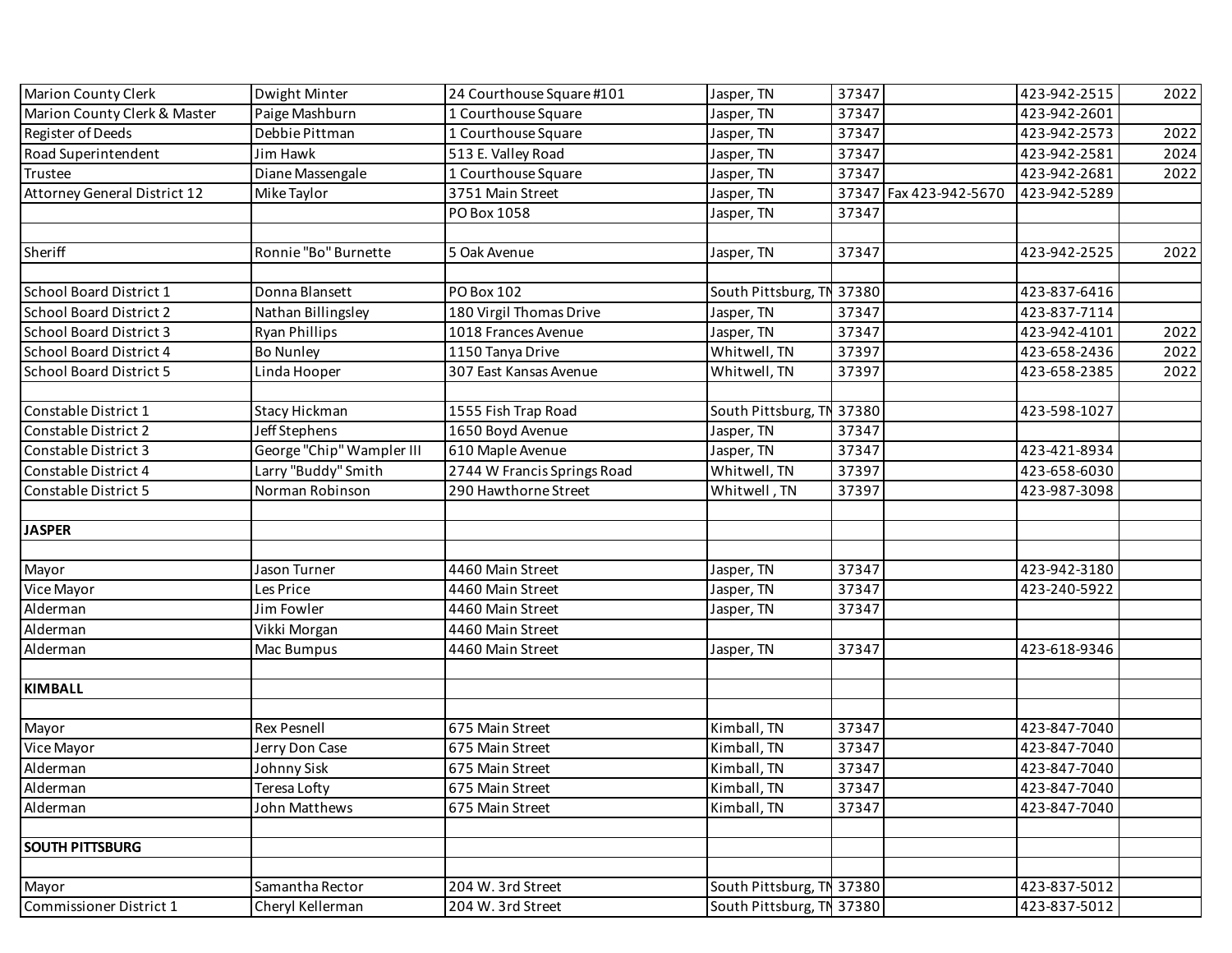| <b>Commissioner District 2</b>                     | Allison Buchanan        | 204 W. 3rd Street        | South Pittsburg, TN 37380 |       |                                      | 423-837-5012 |  |
|----------------------------------------------------|-------------------------|--------------------------|---------------------------|-------|--------------------------------------|--------------|--|
| Commissioner District 3/Vice Mayo Ronnie Lancaster |                         | 204 W. 3rd Street        | South Pittsburg, TN 37380 |       |                                      | 423-837-5012 |  |
| <b>Commissioner District 4</b>                     | <b>Matt Stone</b>       | 204 W. 3rd Street        | South Pittsburg, TN 37380 |       |                                      | 423-837-5012 |  |
|                                                    |                         |                          |                           |       |                                      |              |  |
| <b>WHITWELL</b>                                    |                         |                          |                           |       |                                      |              |  |
|                                                    |                         |                          |                           |       |                                      |              |  |
| Mayor                                              | Jim Nunley              | 13671 Highway 28         | Whitwell, TN              |       | 37397 jnunley@cityofwhitwell1956.org |              |  |
| Vice Mayor                                         | Sandra Crabtree         | 13671 Highway 28         | Whitwell, TN              | 37397 | scrabtree@cityofwhtwell1956.org      |              |  |
| Commissioner                                       | <b>Shelley Castle</b>   | 13672 Highway 28         | Whitwell, TN              | 37397 |                                      |              |  |
| Commissioner                                       | Josh Michael            | 13671 Highway 28         | Whitwell, TN              | 37397 |                                      |              |  |
| Commissioner                                       | Mike Dillon             | 13671 Highway 28         | Whitwell, TN              | 37397 |                                      |              |  |
| Commissioner                                       |                         |                          |                           |       |                                      |              |  |
|                                                    |                         |                          |                           |       |                                      |              |  |
| <b>NEW HOPE</b>                                    |                         |                          |                           |       |                                      |              |  |
|                                                    |                         |                          |                           |       |                                      |              |  |
| Mayor                                              | Mark Myers              | 2610 Highway 156         | South Pittsburg, TN 37380 |       |                                      | 423-837-7487 |  |
| Alderman                                           | Jerry Crosslin          | 2610 Highway 156         | South Pittsburg, TN 37380 |       |                                      | 423-837-7487 |  |
| Alderman                                           | Jerry "Quinton" Choate  | 2610 Highway 156         | South Pittsburg, TN 37380 |       |                                      | 423-837-7487 |  |
| Alderman                                           | Mark Phillips           | 2610 Highway 156         | South Pittsburg, TN 37380 |       |                                      | 423-837-7487 |  |
| Alderman                                           | <b>Billy Frame</b>      | 2610 Highway 156         | South Pittsburg, TN 37380 |       |                                      | 423-837-7487 |  |
|                                                    |                         |                          |                           |       |                                      |              |  |
| <b>ORME</b>                                        |                         |                          |                           |       |                                      |              |  |
|                                                    |                         |                          |                           |       |                                      |              |  |
| Mayor                                              | Jerry Godsby            | 636 Orme Road            | South Pittsburg, TN 37380 |       |                                      | 423-509-3981 |  |
| Alderman                                           | Ann Eberle              | 622 Orme Rd              | South Pittsburg, TN 37380 |       |                                      | 423-837-8737 |  |
| Alderman                                           | Peter Yantes            | 245 School Lane          | South Pittsburg, TN 37380 |       |                                      | 904-252-6415 |  |
|                                                    |                         |                          |                           |       |                                      |              |  |
| <b>MONTEAGLE</b>                                   |                         |                          |                           |       |                                      |              |  |
|                                                    |                         |                          |                           |       |                                      |              |  |
| Mayor                                              | Marilyn Campbell Rodman | PO Box 679               | Monteagel, TN             | 37356 |                                      | 931-222-0515 |  |
| Alderman                                           | Jessica Favaloro        | PO Box 1717              | Monteagel, TN             | 37356 |                                      | 504-451-8149 |  |
| Alderman                                           | <b>Alvin Powell</b>     | 52 Oak Drive             | Tracy City, TN            | 37387 |                                      | 931-592-3896 |  |
| Alderman                                           | Dorraine Parmley        | 104 Layne Avenue         | Monteagle, TN             | 37356 |                                      | 931-273-1252 |  |
| Alderman                                           | Nate Wilson             | 197 8th Street           | Monteagle, TN             | 37356 |                                      | 931-636-8132 |  |
|                                                    |                         |                          |                           |       |                                      |              |  |
| <b>POWELLS CROSSROADS</b>                          |                         |                          |                           |       |                                      |              |  |
|                                                    |                         |                          |                           |       |                                      |              |  |
| Mayor                                              | Dwight Richards         | 140 Alvin C York Highway | Whitwell, TN              | 37397 |                                      | 423-658-6582 |  |
| Alderman                                           | Greg Davis              | 140 Alvin C York Highway | Whitwell, TN              | 37397 |                                      | 423-658-6582 |  |
| Alderman                                           | Terry Lawson            | 140 Alvin C York Highway | Whitwell, TN              | 37397 |                                      | 423-658-6582 |  |
|                                                    |                         |                          |                           |       |                                      |              |  |
|                                                    |                         |                          |                           |       |                                      |              |  |